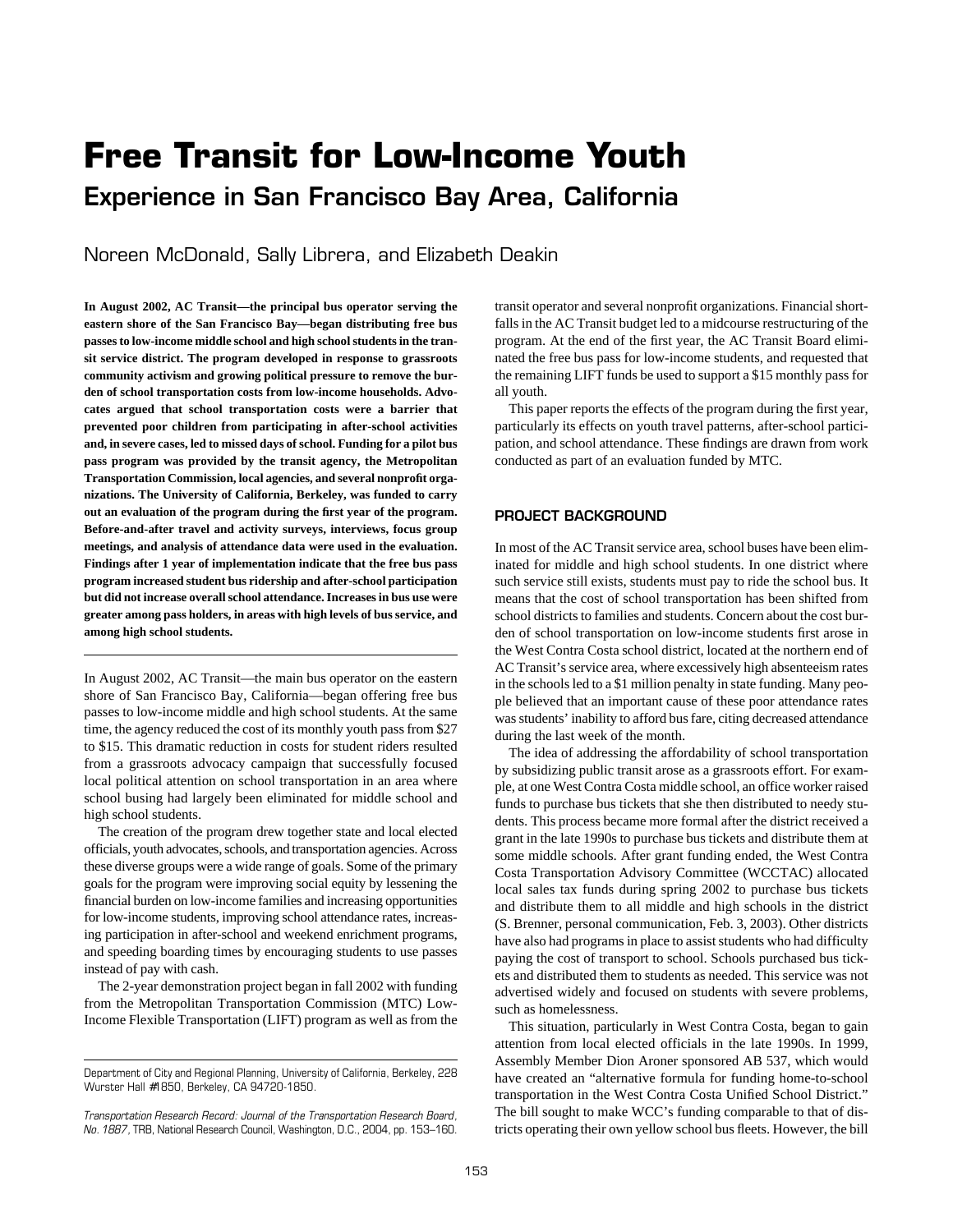did not move forward because of potential impacts on funding formulas in other large urban school districts (E. Jewel, personal communication, Nov. 14, 2002).

The second impetus for the program was AC Transit's fare restructuring. Pacific Transit Management, working in conjunction with AC Transit staff, found that a large portion of run time on trunk lines was spent waiting for passengers to enter and exit (*1*). To improve operations, they suggested creating a fare structure that would encourage passengers to purchase passes. The initial evaluation indicated that students would be one of the easiest groups to target and that they were currently underutilizing monthly youth passes. The proposal was to create a \$100 annual pass and make the single ride fare for middle school and high school students the same as the adult fare. The program was designed to be revenue neutral.

Concern about the ability of low-income families to afford the upfront cost of bus passes led to discussions of creating a pilot project to offer free bus passes to this group. Because such a project would require outside funding, local elected officials were contacted. Politicians including Assembly Member Aroner, Supervisor Keith Carson of Alameda County, Supervisor John Gioia of Contra Costa County, and community groups worked together with AC Transit to structure and fund a low-income bus pass program in the East Bay. The group approached MTC for funding. Three months of sometimes difficult negotiations resulted in an agreement to provide \$2 million to fund a 2-year pilot project for low-income bus passes within the AC Transit service area. The final program structure included a \$150 annual pass, a monthly student bus pass at a reduced rate of \$15 (versus \$27), and a free bus pass for low-income students.

Initial estimates of program costs were \$3.75 million per year, including the cost of only the subsidy and not administration (*1*). However, without reliable data on the true size of the low-income student bus rider population, estimates were very rough. Funding came from MTC's LIFT program (\$1 million per year for 2 years), the Alameda County Congestion Management Agency (\$0.5 million), Contra Costa County Social Services (\$0.1 million per year for 2 years), Alameda County Social Services (\$0.06 million), Kaiser Permanente (\$0.05 million per year for 2 years), the Women's Foundation (\$0.02 million), and the State Street California Foundation (\$0.0095 million). AC Transit contributed \$400,000 in matching funds, devoted significant staff time, and ultimately lost substantial revenue because of the program.

Originally, the bus pass program was intended to directly link to the Free and Reduced Lunch (FRL) program (i.e., all students who qualified for FRL would automatically receive a free bus pass). Linking the bus pass program to the FRL program was attractive to AC Transit because it eliminated the need for applications; it was attractive to the schools, who hoped that the bus pass would encourage more students to apply for FRL. Historically, students are less likely to apply for FRL as they get older, even if they qualify. The decrease in applications adversely impacts school funding because Title I monies for disadvantaged students are allocated based on the number of students enrolled in the FRL program. However, there are strict confidentiality requirements in the FRL program. Concerns about and differing interpretations of the regulations caused program architects to create a separate application for the bus pass program using the same eligibility requirements as the FRL program. This decision increased the administrative burden of the program and eliminated the possibility of increasing FRL applications by linking to the bus pass. The lack of clarity on these points increased the costs and complexity of the program.

Severe budget problems at AC Transit led to reevaluation of the program after its first year. The board voted to eliminate the free bus pass for low-income students and to institute instead a reducedfare pass. A two-tiered pricing structure based on income level was rejected because neither the schools nor the transit district could afford the cost of administering and monitoring such a program. School sites lack the resources to handle cash sales monthly, and a reduced price based on a school-issued qualification sticker raised concerns about accountability among private vendors. Thus, the second year of the program will discontinue the free bus pass and use remaining project funds to support a \$15 monthly pass for all youth.

The evaluation of AC Transit's bus pass program reflects the findings of the first year of the program, when low-income students could obtain free passes and other students could get discount passes for \$15/month.

# **PREVIOUS RESEARCH**

The evaluation research addressed each of the arguments that supporters of the free and deeply discounted student passes had made: free and discount student passes would increase transit use, allow low-income students to improve school attendance, and lead to greater participation in after-school activities.

Although the latter two issues were emphasized by some of the pilot program's supporters and funding agencies, the research team noted that it could take many years for significant change in attendance and participation to become noticeable. Education research indicates that student attendance and participation in school activities is influenced by the long-term interaction of diverse family, academic, social, and individual factors. Short-term, single-focus policies such as the bus pass program will face significant difficulty in altering student behavior given the long-term, complex nature of its development.

#### **Student Travel Patterns**

Student travel patterns are known to be affected by the age and gender of the student; household vehicle availability; whether the student has a driver's license (or is of an age when friends do); distance to frequent destinations such as school; ambient conditions including weather, traffic levels, crime rates, and other safety factors; and parental attitudes and availability. For the trip to school, the availability of school busing—and for older students, the ability to drive a car to school—are important factors affecting travel patterns.

Research on student travel patterns has examined parental permission or "license" for the student to travel independently. Hillman et al. found that English schoolchildren held fewer transport licenses in 1990 than in 1971 (*2*). For example, 50% of junior schoolchildren (under 11) were allowed to ride buses alone in 1971, while only 14% were allowed to do so in 1991. In 1990, more students were driven at the expense of walking trips. Gender differences were also important, with boys twice as likely as the girls to make the school journey on their own or with someone of their own age (*2*).

A study of U.S. children found that the biggest barriers to walking and biking to school were long distances (55%), traffic danger (40%), adverse weather conditions (24%), crime danger (18%), and opposing school policy (7%) (*3*). Parents of younger children (5–11 years) were more concerned about traffic and crime danger than were the parents of older children (*3*).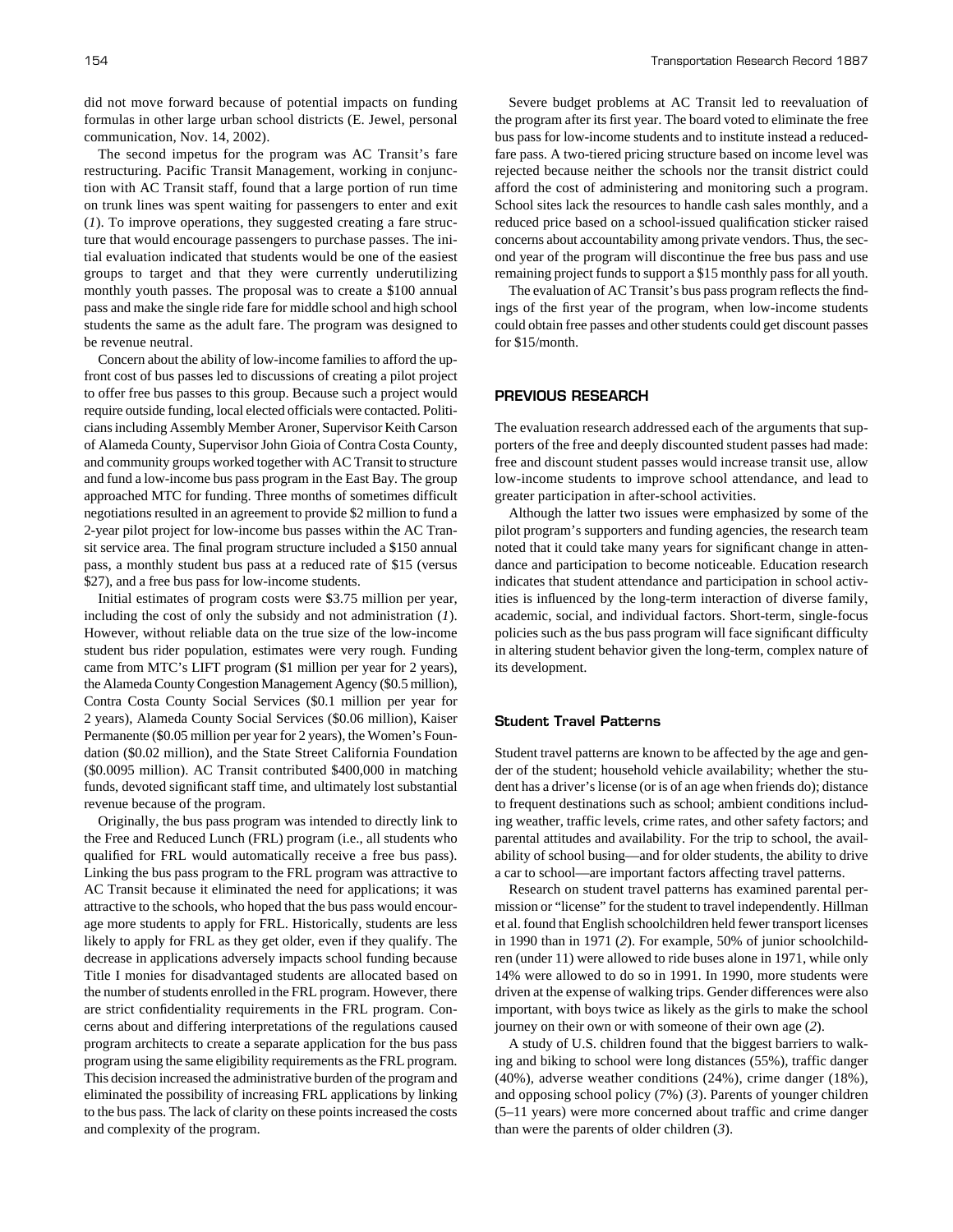A small body of literature on teenagers' attitudes toward travel hints that travel may be less of a derived demand for them than it is for adults. Two studies that conducted in-depth interviews with teenagers found that many trips are taken for social reasons (*4, 5*).

## **School Achievement and Attendance**

Research indicates that students' academic performance is significantly affected by their presence in school. The Division of Assessment and Accountability of the New York City Board of Education concluded that attendance and performance are not only strongly associated but that student attendance is a strong predictor of student achievement in reading and math: After controlling for student demographics, "student attendance explained as much as 13.9 % of variation in students' reading and mathematics test scores" for elementary and middle school students in New York City (*6*).

The New York City Board of Education findings support the conclusions of prior studies indicating the strength of student attendance in predicting student achievement. Lamdin includes school attendance as a predictor in production function and regression models designed to explain student achievement in public schools in Baltimore, Md., and finds that attendance has a strong, positive effect on student performance on standardized exams (*7*). Caldas reports similar findings after running input–output analyses with Louisiana public school data: Student attendance significantly affects academic performance on standardized exams, and this effect is greater in urban areas (*8*).

However, research also indicates that that students' level of participation in school reflects a life-long process of adjusting to pressures and opportunities that are mediated by social, academic, economic, and personal factors. Socioeconomic standing (particularly household income), previous academic performance, parental support, and engagement in school activities are some of the factors that influence truancy (*9, 10*). Clearly, transportation is only one variable.

## **Summary**

Previous research indicates that student travel is affected by time and distance, vehicle availability, weather, safety concerns, and preferences of parents as well as of students. Research also has found that school performance is affected by attendance, which increases with income and is improved for all income groups by participation in after-school activities. However, attendance is a complex issue with many interrelated factors, and students' attendance patterns develop over many years. No research was found that directly linked transit affordability and use to student attendance and participation, the questions asked in this study.

## **METHODOLOGY**

The research question was to determine how free transit affects youth travel, school attendance, and participation in after-school activities. The study design relied on before and after surveys, interviews, focus groups, and ridership analyses to assess AC Transit's student pass program. These data were used to evaluate travel patterns, school attendance, activity participation, and other benefits and costs.

Because of time constraints and human subjects' protocols, it was not possible to follow the same students before and after the introduction of the free passes (i.e., a panel study). Instead, the same schools were studied in the 2001–2002 and 2002–2003 school years. The AC Transit service area covers more than 80 schools. We sampled approximately 20% of the schools using location in the region, FRL levels, and race as criteria. The goal was to match the profile of the sample schools to the entire service area. Ultimately, 17 schools were chosen; Figure 1 is a map showing the locations of the evaluation schools chosen to represent the geographic, economic, and ethnic diversity of the AC Transit service district.

Studying the impacts of the new transit fares on youth travel patterns, after-school participation, and school attendance required the use of quantitative and qualitative methods. Surveys, focus groups, interviews, and school attendance data were used to answer the research questions. Surveys were administered before (May 2002) and after (May 2003) program implementation. Weather conditions and academic schedules were essentially the same for the two survey periods, leading to highly comparable results: 1,073 surveys were collected in 2002 and 1,234 in 2003.

Surveys were administered at the evaluation schools in representative classes (e.g., English and Social Studies) that all students are required to take. Although students had the option of not participating in the survey, the response rate was nearly 100%. The survey instrument asked about travel mode to school and afterschool activities, bus payment methods, weekend bus ridership, and household demographics. The survey took approximately 10 min to complete. Analysis of survey data helped answer questions about the characteristics of students receiving the pass and youth travel patterns.

During April and May 2003, researchers conducted a series of nine focus groups with parents and students. Recruitment for these meetings was school based and focused on four schools chosen because of their variation across geography, proportion of students receiving FRL, and bus pass usage. These discussions touched on many issues but were particularly useful in understanding what types of trips students made using the bus pass and how the bus passes had affected their travel patterns and participation in after-school activities.

Interviews with after-school program coordinators and truancy officers provided perspectives on how the bus passes were affecting attendance at school and after-school programs. Researchers spoke with 14 coordinators of programs (school based and not). Interview questions focused on changes in overall student participation, the demographic characteristics of students in after-school programs, bus ridership after school, and the effect of the bus pass program on activity participation. Nine truancy officers were interviewed to better understand how the new bus fare policy was affecting students with the most severe attendance problems.

School attendance data were provided by four school districts that together account for 85% of the bus passes distributed to students in the 2002–2003 school year. This sample included the two largest districts participating in the program, Oakland and West Contra Costa, which distributed more than 75% of the free passes given to students. The four districts provided attendance rates for all students during spring 2002 and spring 2003. Only the spring semester was considered, because many schools did not distribute passes until November or December 2002. The data sets allowed for the direct comparison of changes in attendance rates for students with and without the free bus pass.

A major methodological challenge for this research is that it looks at changes during only 1 year of the program. As the review of previous research indicated, the impacts of many programs targeted at youth emerge over a long time. For example, consider a male student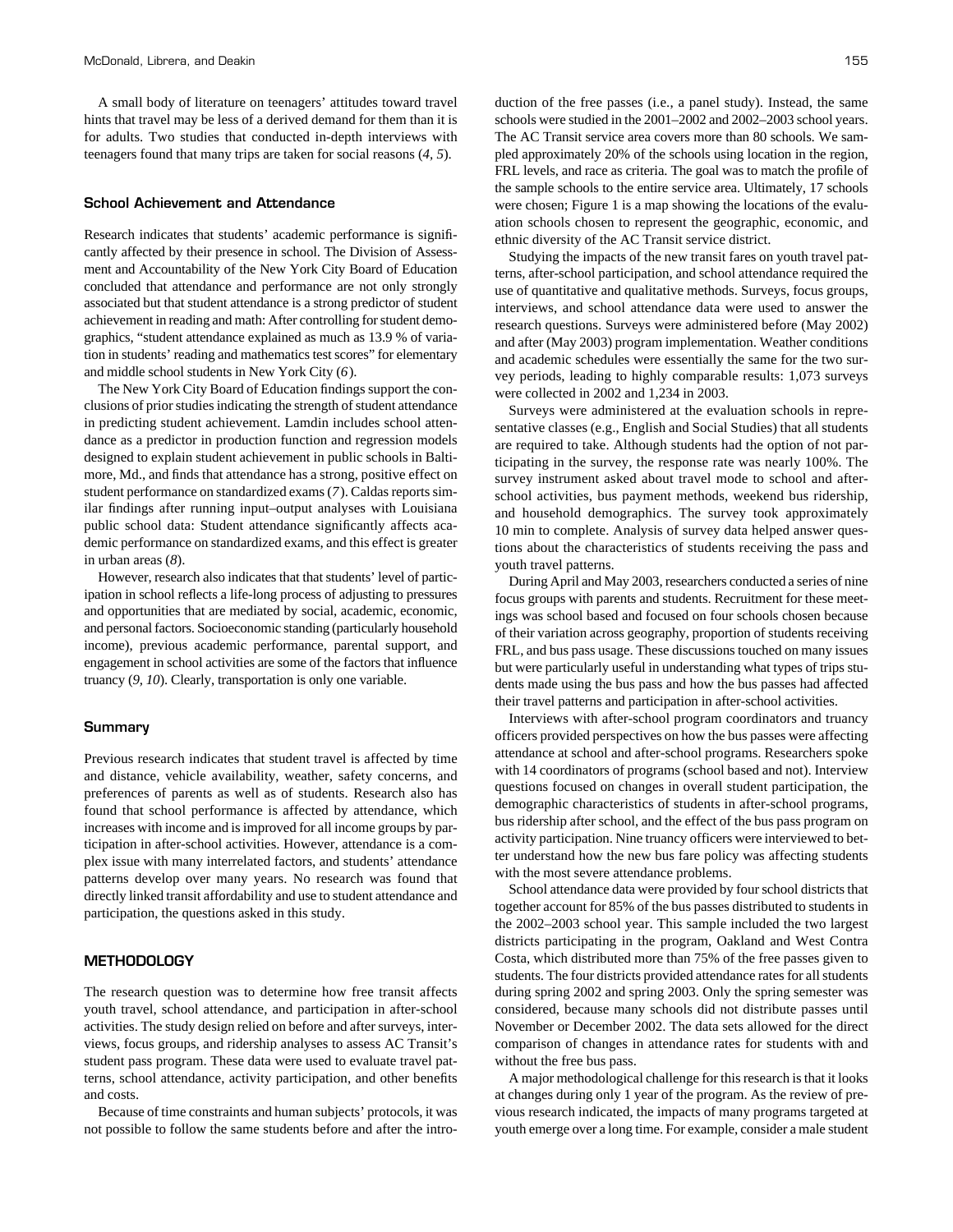

**FIGURE 1 Locations of evaluation schools (MS, middle school; HS, high school; JHS, junior high school).**

who originally began missing school as a seventh grader because he could not afford bus fare. Introduction of a free bus pass when this student is a senior may have no effect on his attendance because he has become used to missing school. Instead, the program may be more effective at creating good habits among younger students so that they don't develop attendance problems. Despite this caveat, it is useful for transportation planners to study youth travel behavior and the immediate effects of fare changes on behavior.

# **ANALYSIS**

Although research suggests that a free bus pass program probably would not significantly alter student attendance in 1 year, a noticeable effect on travel behavior is a reasonable expectation. Schools reported distributing 24,046 free passes to the 100,074 students in their schools. School attendance data showed no overall increase in attendance figures over the 1-year study.

However, survey results showed that, overall, students with free bus passes increased ridership to school and in some cases reported higher ridership after school. Interview findings indicated that afterschool participation did increase, suggesting a more direct relationship between the availability of a transit ride home and participation after school. Pass holders reported varying degrees of ridership changes; significant differences exist across geographic and racial and ethnic lines, even among students of similar economic standing.

## **Travel Patterns**

Companion surveys of more than 1,000 students in May 2002 and more than 1,200 students in May 2003 were designed and administered to examine changes in bus ridership during the first year of the pilot program. The surveys covered the general school population (i.e., students without bus passes, students with regular student bus passes, and students with free bus passes). The surveys asked students about their mode of travel to school, participation and mode of travel to after-school activities, and mode of travel home. Results showed little change in the overall proportion of students riding the bus to school, but students with free bus passes increased their bus ridership to school from 2002 to 2003.

# *School Travel*

Although overall bus-to-school mode shares did not vary significantly in the two survey years, students receiving the free bus pass did increase their use of the public bus. The 2003 survey asked students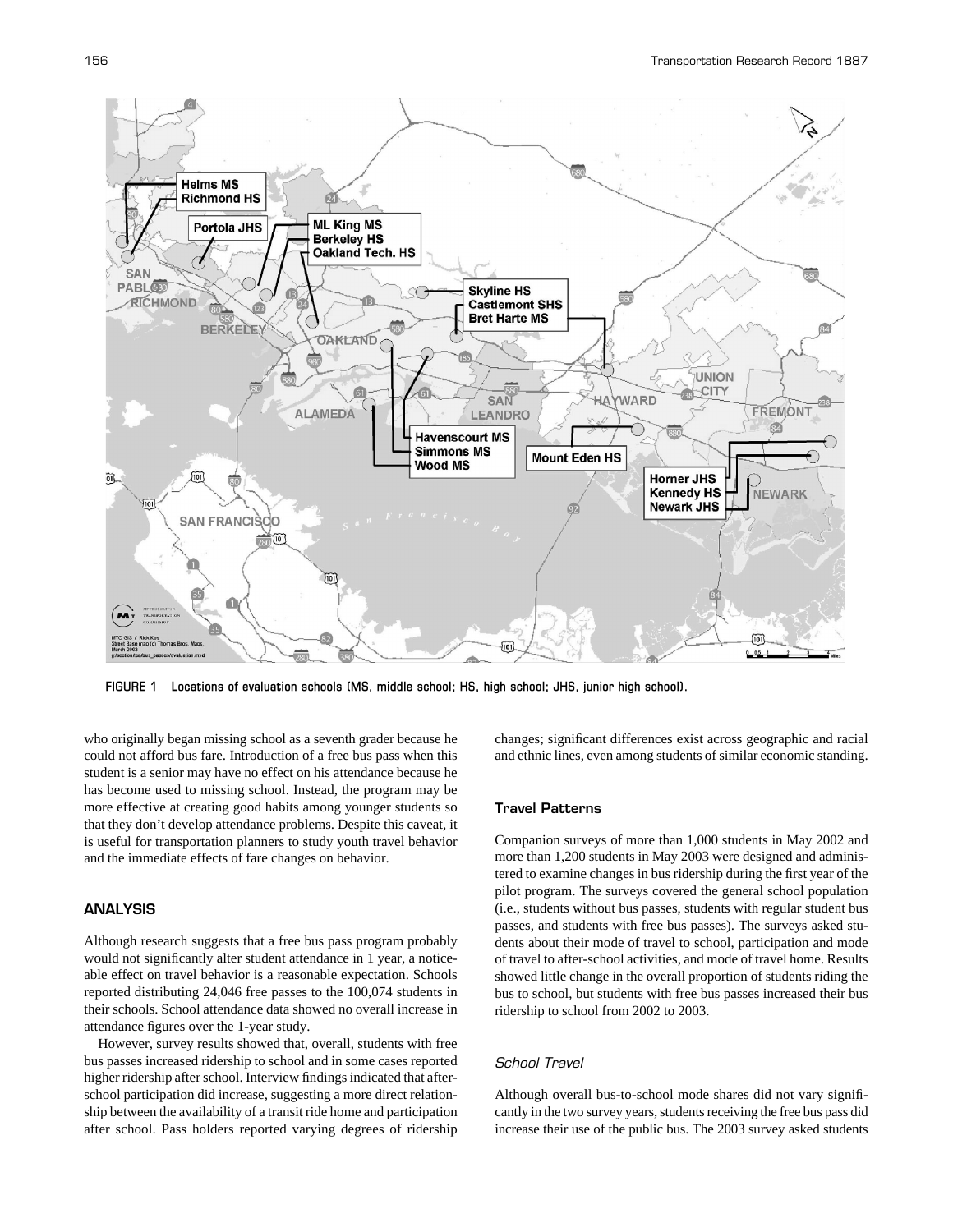to report their mode to school on the survey day (2002–2003 school year) as well as their usual mode to school during the 2001–2002 school year. Because of daily variation in travel modes, one would expect the number of students reporting that they usually ride the bus to be higher than the proportion riding on any given day; survey data indicate that this is true for all students. For example, 32% of the students responding to the survey reported usually using the public bus during the previous school year; 27% reported riding the bus on the survey day. This pattern reverses for students with free bus passes (Figure 2), suggesting that students who receive free bus passes are using the bus more than they were previously.

#### *Geographic Differences in Bus Use*

There are important differences across the AC Transit service district in land use patterns and levels of bus service. In general, the northern areas of the district are denser, and land use patterns are more supportive of public transit use. The northern areas also account for the great majority of free bus passes distributed to students. We compared student bus use in the northern areas (Oakland, Berkeley, and West Contra Costa) with that in the southern portion of the district (Alameda, Hayward, Newark, and Fremont). Because middle school and high school students exhibited different mode usage patterns, each group was compared separately.

Students' level of bus travel to school is far higher in the northern portion of the district than in the south but did not change significantly with the introduction of the free bus pass in either area. However, the introduction of the free bus pass appears to have affected bus ridership for after-school programs and trips home. For example, middle school students in the northern areas experienced a 13% increase in bus ridership to after-school activities. This increase appears to have come from walking and biking, which experienced a corresponding 13% decrease (Table 1). For trips home, high school students in the north experienced an 8% increase in bus ridership; bus ridership by high school students in the southern area decreased by 20% (Table 2).

## *Racial and Ethnic Differences in Bus Pass Use*

Student bus usage patterns vary significantly with race and ethnicity. For example, the proportion of free bus pass holders that ride the bus to school in the mornings varies from 26% for Asian students to 67% for Black students (Figure 3). Considering that this variation occurs among students of similar economic backgrounds, it is quite impressive. However, when one considers the trip home from school, there is much less racial variation in bus mode shares.

The survey and focus group discussions with students and parents provided evidence and insights about these differences in bus pass use. The differences appear to derive from different beliefs about when it is appropriate for children to ride the public bus by themselves; for example, Asian and Hispanic parents reportedly wanted to see for themselves that their children arrived at school in the morning; were concerned about safety at bus stops, especially after dark; and were concerned about their children traveling unsupervised on the same bus as adult strangers. Parents of other races and ethnicities expressed fewer concerns about these issues.

In addition, Asian and Hispanic students appeared to have greater ability to coordinate morning trips with parents than students of other races and ethnicities did. Parental work schedules and car availability are likely explanations for this, because Asian and Hispanic students who received free bus passes reported higher household vehicle ownership (2.3 vehicles per household) than other students who received free bus passes (1.8 vehicles per household). This difference is statistically significant at a 95% confidence level.

#### *Weekend Ridership*

Another objective of the bus pass program was to increase lowincome students' exposure to the greater surrounding area and enhance their ability to explore the East Bay. Discretionary travel is an indicator of students' access to weekend employment and programs as well as cultural events in the AC Transit district. Weekend ridership figures for low-income students in the service area increased between 2002 and 2003. The percent of low-income students reporting frequent ridership (at least once per month) increased from 42% in 2001 to 45% in 2003, compared with 40% of all students who reported this frequency of weekend use each year. Although this increase suggests that low-income students were riding more on weekends in 2003, the change is not statistically significant.

Students with bus passes were significantly more likely than students without bus passes to report riding the bus on weekends. This pattern was consistent for students who had the free and reduced-price



**FIGURE 2 Comparison of the proportion of students riding the bus to school before and after free pass program (SOURCE: May 2003 student survey).**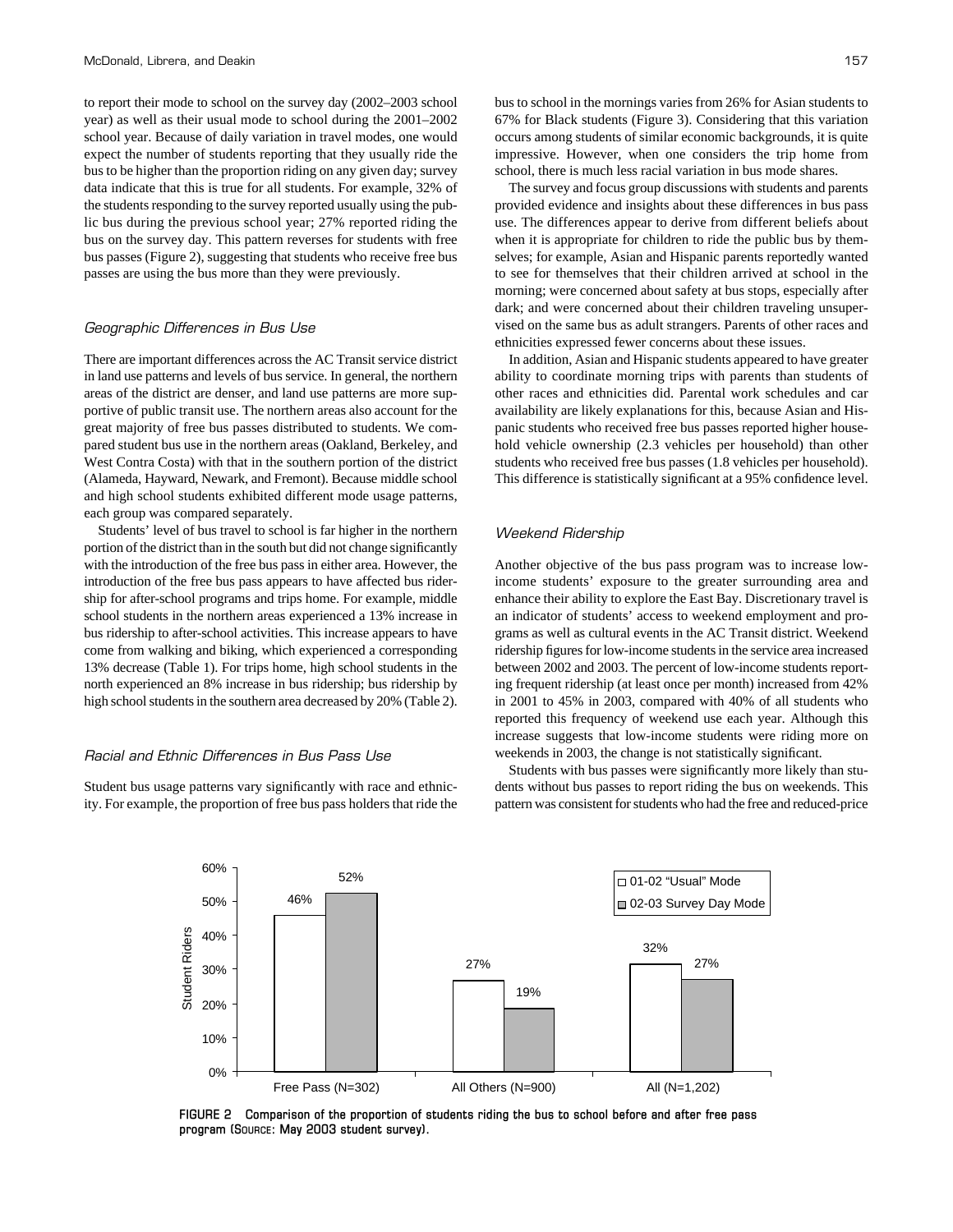|                  | <b>Northern Areas</b> |           |            | <b>Southern Areas</b> |           |        | <b>All Areas</b> |           |                    |
|------------------|-----------------------|-----------|------------|-----------------------|-----------|--------|------------------|-----------|--------------------|
|                  | 2002                  | 2003      | Change     | 2002                  | 2003      | Change | 2002             | 2003      | Change             |
| Bus <sup>a</sup> | 21%                   | 34%       | $13%^{b}$  | 20%                   | 15%       | $-5%$  | 20%              | 22%       | 3%                 |
| Car              | 30%                   | 32%       | 2%         | 41%                   | 50%       | 9%     | 35%              | 40%       | 6%                 |
| <b>BART</b>      | 2%                    | 1%        | $-2%$      | $0\%$                 | 0%        | 0%     | 2%               | $1\%$     | $-1%$              |
| Walked/Biked     | 44%                   | 34%       | $-13%^{b}$ | 39%                   | 36%       | $-4%$  | 44%              | 37%       | $7\%$ <sup>b</sup> |
|                  | 100%                  | 100%      |            | 100%                  | 100%      |        | 100%             | 100%      |                    |
| Total            | $N = 158$             | $N = 157$ |            | $N = 110$             | $N = 151$ |        | $N = 268$        | $N = 308$ |                    |

**TABLE 1 Middle School Students' Mode Share to After-School Activities, by Geographic Area**

Totals may not sum to 100% because of rounding; BART, Bay Area Rapid Transit.

a Bus includes public bus and school bus.

**b** Denotes statistical significance within a 95% confidence interval.

SOURCE: May 2002 and May 2003 student surveys.

monthly bus passes. More than 60% of each group indicated they ride often or sometimes on the weekends. Although they may influence students' weekend travel patterns, bus passes probably are not the only factor contributing to higher weekend ridership. The higher proportion of pass holders reporting weekend riding may reflect the travel characteristics of people with fewer financial resources, mainly higher bus ridership. However, only 35% of students with a reduced-price monthly bus pass who completed the survey were from low-income households; this suggests that weekend ridership extends beyond the travel characteristics associated with a lowerincome population. Rather, the significant ridership reported by holders of both free and monthly bus passes suggests that owning a bus pass influences ridership for discretionary travel, and students with bus passes are more likely to ride the bus on weekends.

# **Attendance**

## *School Attendance*

Conversations with truancy prevention coordinators throughout the AC Transit service area reinforced the complexity of improving student attendance. Each coordinator emphasized that truancy and transportation are linked, but successful reduction of truancy demands more than a transit policy. Coordinators consistently mentioned that transportation efforts stand a better chance of curbing truancy among middle school students than effectively addressing the absenteeism of high school students. Older students are more likely to have substantial skill deficits as a result of chronic absenteeism that make reentry into school significantly less likely. Nonetheless, officers report that truant students regularly ride the bus when they do attend school, and a bus pass program is an important component of a comprehensive policy.

To evaluate changes in student attendance rates before and after program implementation, detailed records were collected from the evaluation schools of four of the seven school districts involved in the pilot program. These records contained the 2001–2002 and 2002–2003 attendance rates for more than 10,000 students. Data analysis yielded no significant change in attendance from spring 2002 to spring 2003 among students overall. Attendance rates among bus pass holders also remained constant, even when analyzed across age, gender, and racial and ethnic groups. The lack of significant effects was not surprising, given the findings from previous research on the complex set of factors affecting school attendance. Although individual cases of improved attendance are plausible and were confirmed during focus groups and interviews, the short evaluation time and limited scope of the bus pass policy made affecting student attendance across the board an unlikely outcome of the pilot project after only 1 year.

#### *After-School Program Attendance*

Although the district records did not indicate that attendance rates increased with the introduction of the bus pass program, after-school program coordinators overwhelmingly reported significant increases in participation between spring 2002 and spring 2003. Coordinators described significant bus ridership after school, but stressed that

|                     | <b>Northern Areas</b> |           |                      | <b>Southern Areas</b> |           |              | <b>All Areas</b> |           |                |
|---------------------|-----------------------|-----------|----------------------|-----------------------|-----------|--------------|------------------|-----------|----------------|
|                     | 2002                  | 2003      | Change               | 2002                  | 2003      | Change       | 2002             | 2003      | Change         |
| Bus <sup>a</sup>    | 36%                   | 45%       | $8\%^b$              | 39%                   | 19%       | $-20%^{b}$   | 37%              | 38%       | 1%             |
| Car                 | 30%                   | 39%       | $9%^{b}$             | 49%                   | 64%       | $15%^{b}$    | 34%              | 45%       | $11\%^{\rm b}$ |
| <b>BART</b>         | 12%                   | 2%        | $-10\%$ <sup>b</sup> | 1%                    | 0%        | $-1%$        | 9%               | 2%        | $-8%^{b}$      |
| <b>Walked/Biked</b> | 22%                   | 14%       | $-8%^{b}$            | 11%                   | 17%       | $7%^{\rm b}$ | 20%              | 15%       | $-5%$          |
|                     | 100%                  | 100%      |                      | 100%                  | 100%      |              | 100%             | 100%      |                |
| <b>Total</b>        | $N = 301$             | $N = 471$ |                      | $N = 110$             | $N = 189$ |              | $N = 411$        | $N = 660$ |                |

**TABLE 2 High School Students' Mode Share to Home, by Geographic Area**

Totals may not sum to 100% because of rounding.

<sup>a</sup> Bus includes public bus and school bus.

**b** Denotes statistical significance within a 95% confidence interval.

SOURCE: May 2002 and May 2003 student surveys.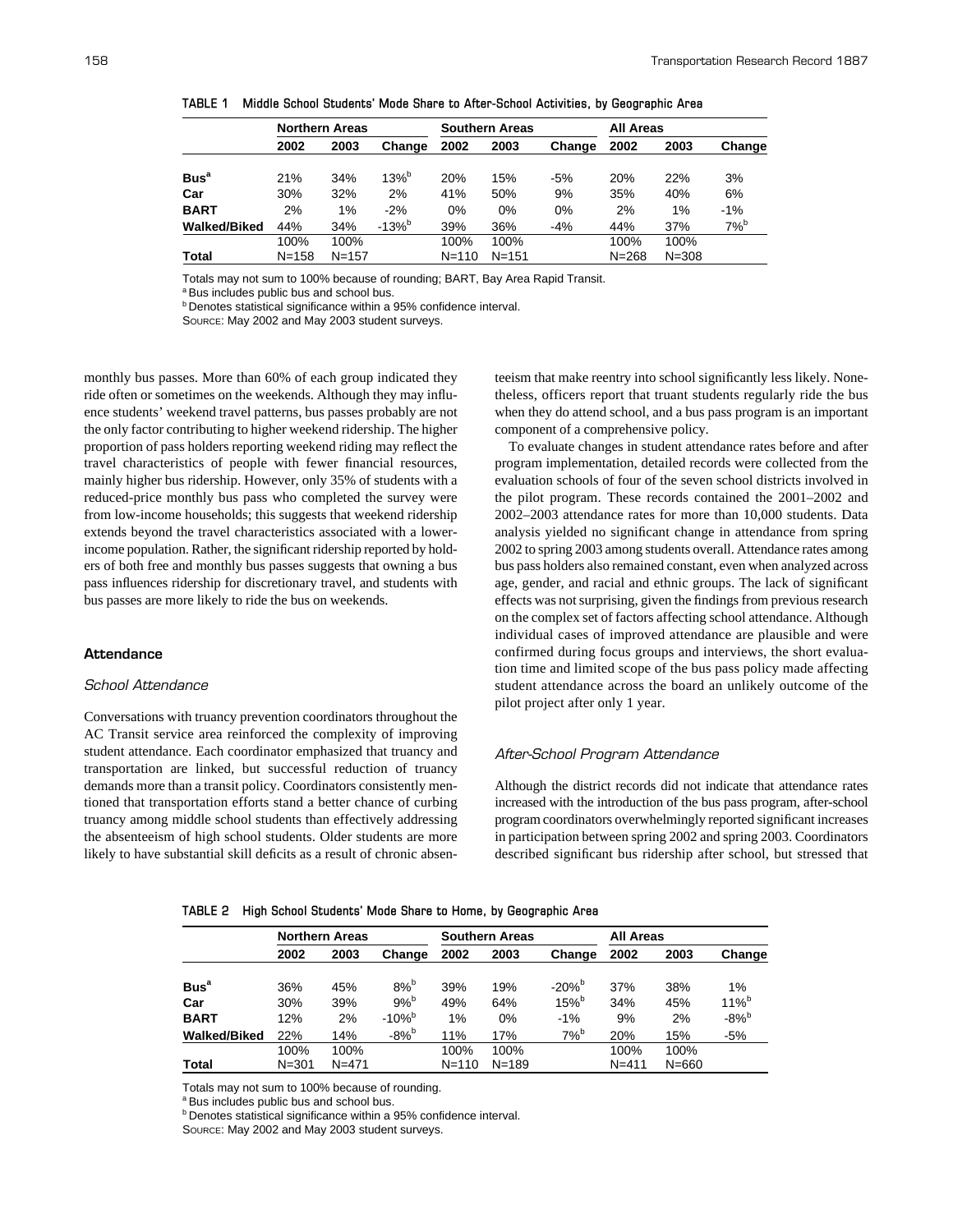

**FIGURE 3 Bus mode share to school for bus pass holders, 2003 (SOURCE: May 2003 student survey).**

safety concerns and student age are major factors influencing mode choice. Similar to truancy officers' interpretation of student attendance, after-school program coordinators stressed that many factors contribute to a strong program but consistently named transportation as a key component.

Each of the coordinators interviewed directed an after-school program for middle or high school students at a school or a community center in 2002–2003. Although coordinators were largely unable to identify which students were using bus passes after school, nearly all coordinators described the majority of their students as qualifying for the FRL program and therefore for free bus passes as well. Most after-school program organizers described at least half of their students as riding the bus to or from their programs, and ridership figures for high school students were higher than those for middle school students.

Coordinators cited many challenges in increasing after-school attendance, but primarily transportation and funding. High school coordinators were more likely to mention transportation as a top priority, particularly because many high school programs are not school based. Middle school coordinators explained that the free bus pass program makes student involvement easier because students are more likely to stay after school when they do not have to plan ahead and arrange transportation to do so. High school program coordinators indicated the free bus pass program was an incentive for students to participate in programs or work off campus after school.

Coordinators also emphasized that transportation cost is not the only factor affecting bus ridership, which in turn affects after-school participation. When asked about ridership after school hours, many site leaders—particularly those working with younger students cited bus stop safety as a major issue, especially when programs end close to dark during the winter months. About half of middle school coordinators described the bus stop closest to their site as unsafe after dark, and some reported concerns about safety during daylight hours as well. Middle school coordinators cited examples of students who were not allowed to stay after school unless they had secured a ride home. High school coordinators were less likely to report concerns about safety, but several leaders did describe the closest bus stop as unsafe after dark.

After-school program coordinators noted that student participation is challenged by various factors, ranging from program costs to peer pressure to competing individual responsibilities. Yet transportation remains at the top of the list when program coordinators

describe the most important factors in building a solid program. Coordinators' input highlights the need for not simply free transit but a safe alternative to travel in a private vehicle. Although evidence suggests after-school participation increased with the introduction of the free bus passes, the effectiveness of the program was likely mediated by other factors, particularly site safety.

## **CONCLUSION**

Increased discretionary and nondiscretionary bus ridership among holders of the free bus passes and increased after-school participation among all students support the claim that AC Transit's free bus pass project broadened academic and cultural opportunities for lowincome students in its service area. However, the researchers' findings after 1 year of program implementation indicate that the free bus pass program has not uniformly affected bus ridership, attendance, or program participation for pass holders. Rather, varying changes in ridership among free bus pass holders indicate that the effect of the free bus pass program significantly depends on its interaction with other demographic or cultural factors.

Ridership after school among free bus pass holders residing in the denser, more transit-accessible northern portion of the AC Transit service area rose significantly with the introduction of the free bus pass, yet low-income students in the southern school districts decreased bus ridership after school hours. Similarly, varied ridership patterns across low-income students of different racial and ethnic groups suggest that bus ridership extends beyond the issue of cost and incorporates larger cultural interpretations of safety and independence.

Just as ridership is affected by the interaction of many factors, interview findings and attendance analysis support previous findings that student attendance is a complex issue that demands comprehensive, long-term policies to affect significant change. After-school coordinators repeatedly mentioned that transportation is crucial to participation in after-school activities, but neighborhood safety is an obstacle for bus ridership that is not addressed by the availability of a free bus pass. Truancy prevention coordinators stressed the multitude of factors that contribute to chronic absenteeism and the need for transportation elements in a broader attendance policy.

This analysis and previous research clearly indicate that a multipleyear research design is needed to understand the full impacts of this